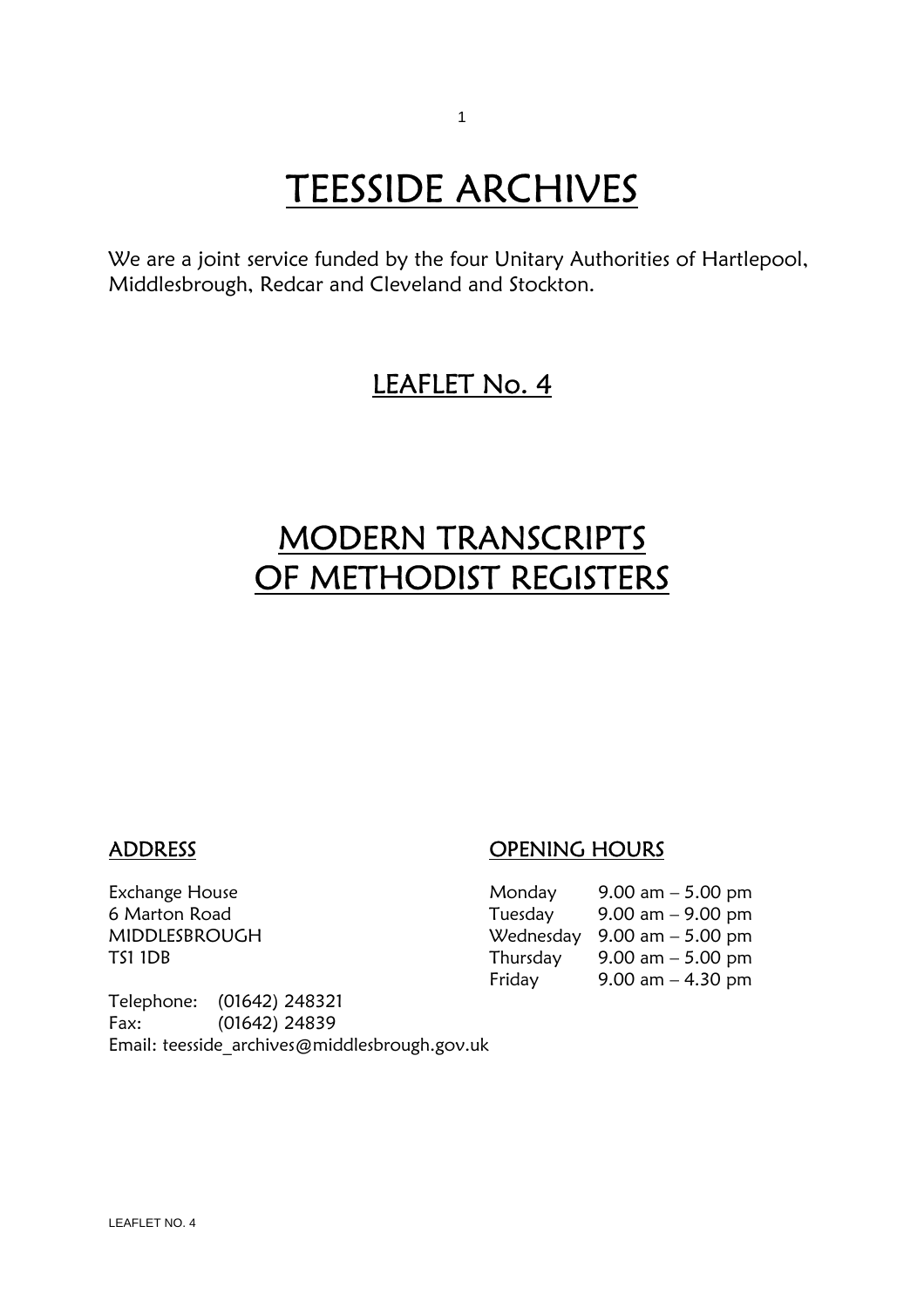# TEESSIDE ARCHIVES

## **MODERN TRANSCRIPTS OF** METHODIST CIRCUIT REGISTERS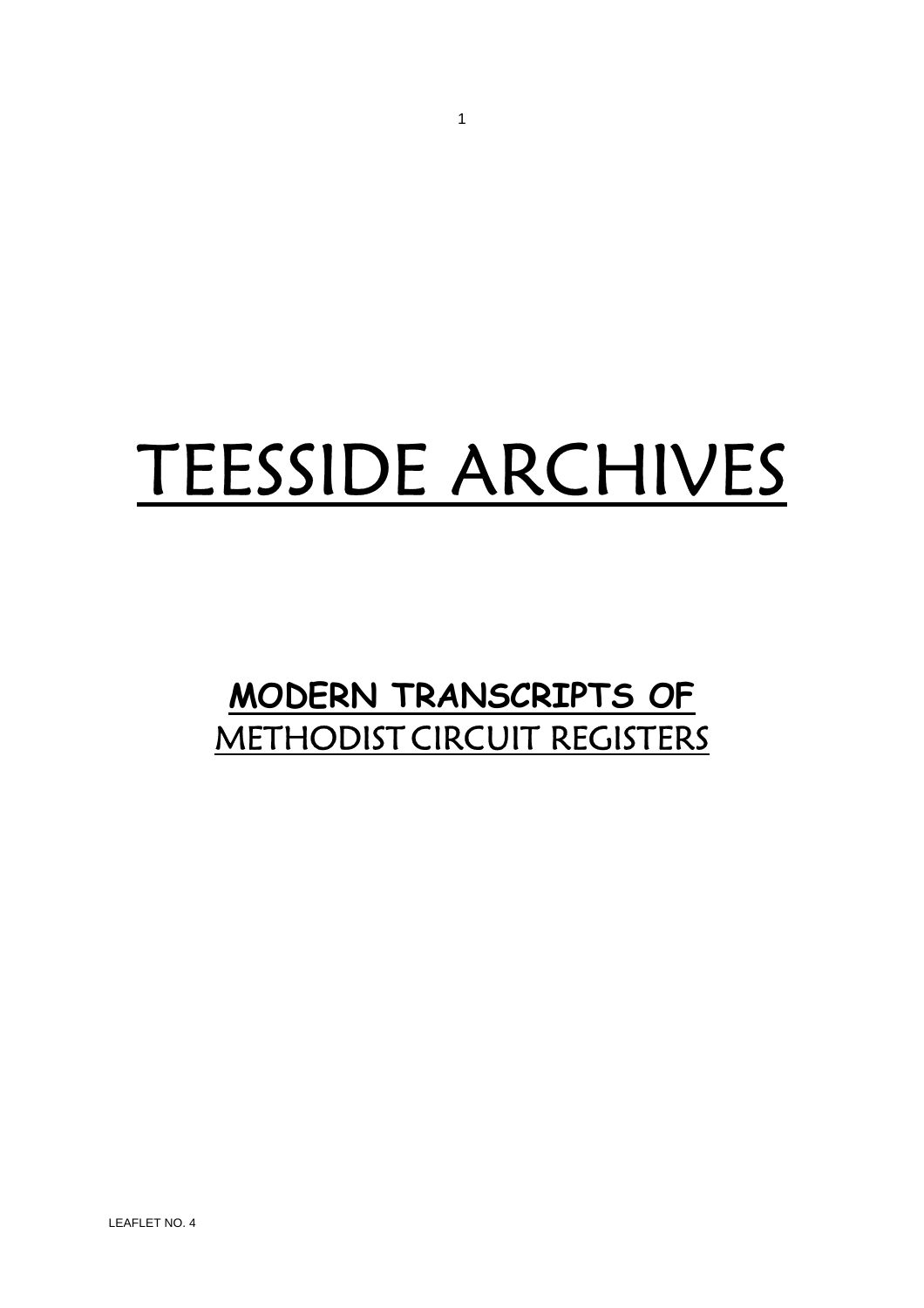1

#### **Hartlepool Circuit**

| Hartlepool, Northgate (W)                            | <b>Baptisms</b>  | 1855 - 1874                    |
|------------------------------------------------------|------------------|--------------------------------|
| Hartlepool, Corporation Road (W)                     | <b>Baptisms</b>  | 1881 - 1954                    |
| West Hartlepool, Belle View<br>(South Parade) (Free) | <b>Baptisms</b>  | 1889 - 1900                    |
| West Hartlepool, Brougham Street (P)                 | <b>Baptisms</b>  | 1834 - 1897                    |
| West Hartlepool, Burbank Street (United)             | <b>Baptisms</b>  | 1882 - 1890                    |
| West Hartlepool, Dyke Street Mission Room (Free)     | <b>Baptisms</b>  | 1885 - 1892                    |
| West Hartlepool, Lowthian Road (W)                   | <b>Baptisms</b>  | 1889 - 1939                    |
| West Hartlepool, Lynn Street (United)                | <b>Baptisms</b>  | 1877 - 1883<br>1886 - 1896     |
| West Hartlepool, Musgrave Street (W)                 | <b>Baptisms</b>  | 1879 - 1905                    |
| West Hartlepool, Big Wesley (W)                      | <b>Baptisms</b>  | 1855 - 1917                    |
| West Hartlepool, York Road (Free)                    | <b>Baptisms</b>  | 1896 - 1907                    |
| Stranton, Brougham Street (P)                        | <b>Baptisms</b>  | $1853 - 1902$                  |
| <b>Loftus &amp; Staithes Circuit</b>                 |                  |                                |
| <b>Staithes</b>                                      | <b>Baptisms</b>  | $1878 - 1892$<br>$1903 - 1947$ |
| <b>Middlesbrough Circuit</b>                         |                  |                                |
| Middlesbrough (W)                                    | <b>Marriages</b> | $1860 - 1886$                  |
| Middlesbrough (W)                                    | <b>Baptisms</b>  | $1841 - 1869$                  |
| Centenary (W)                                        | <b>Baptisms</b>  | $1870 - 1948$                  |
| West End (W)                                         | <b>Baptisms</b>  | $1873 - 1965$                  |
| West End (W)                                         | Marriages        | 1904 - 1973                    |
| Middlesbrough (P)                                    | <b>Baptisms</b>  | $1846 - 1876$                  |

#### **Redcar Saltburn and Guisborough Circuit**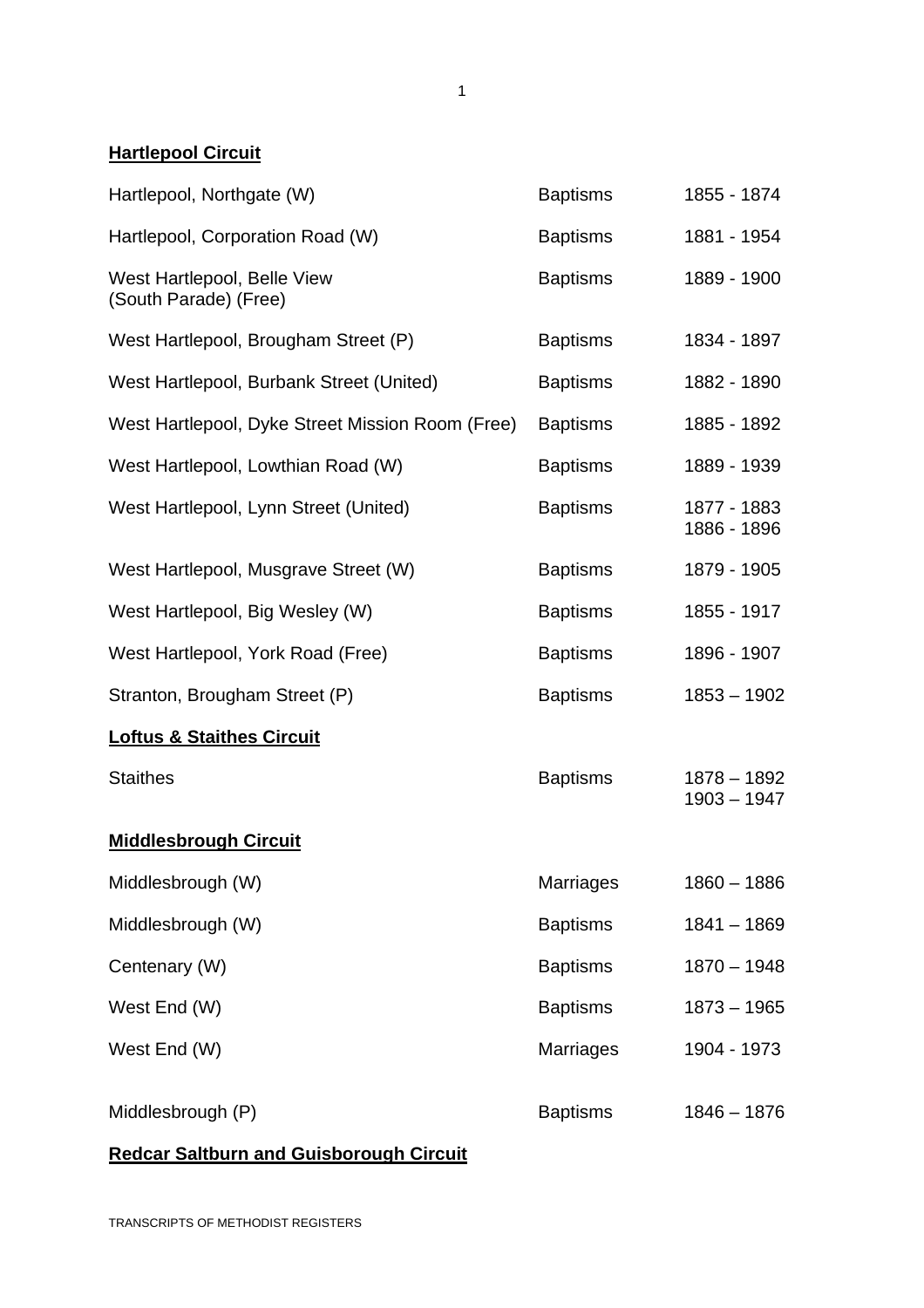| Dormanstown                                                                  | <b>Baptisms</b>                    | 1925-1992                    |
|------------------------------------------------------------------------------|------------------------------------|------------------------------|
| Guisborough Circuit (P)                                                      | <b>Baptisms</b>                    | $1850 - 1903$                |
| Guisborough Circuit (W)<br><b>Guisborough Section of Guisborough Circuit</b> | <b>Baptisms</b><br><b>Baptisms</b> | $1840 - 1940$<br>1935 - 1979 |
| Guisborough section of Guisborough section                                   | <b>Baptisms</b>                    | 1935-1979                    |
| Skelton Section of Guisborough Circuit (W)                                   | <b>Baptisms</b>                    | $1869 - 1896$                |
| Skelton (West End) Section of Guisborough Circuit<br>(W)                     | <b>Baptisms</b>                    | $1877 - 1957$                |
| Redcar Section of Guisborough Circuit (W)<br>Dormanstown (W)                 | <b>Baptisms</b><br><b>Baptisms</b> | $1860 - 1926$<br>1925 - 1992 |
| Lingdale, Brunswick (W)                                                      | <b>Baptisms</b>                    | 1871 - 1978                  |
| Lingdale Jubilee (P)                                                         | <b>Baptisms</b>                    | $1934 - 1962$                |
| Marske (W)                                                                   | <b>Baptisms</b>                    | $1860 - 1955$                |
| Redcar, Station Road (P)                                                     | <b>Marriages</b>                   | $1931 - 1959$                |
| Redcar, West Terrace Trinity (W)                                             | Marriages                          | $1907 - 1980$                |
| Saltburn, Regent Circuit/Albion Terrace (P)                                  | Marriages                          | $1911 - 1969$                |
| Saltburn, Milton St (W)                                                      | <b>Baptisms</b>                    | $1865 - 1965$                |
| <b>South Bank and Eston Circuit</b>                                          |                                    |                              |
| Eston Circuit South Bank)<br>(Normanby Road) (P)                             | <b>Baptisms</b>                    | $1859 - 2000$                |
| South Bank Normanby Road (P)                                                 | Marriages                          | 1909 - 1997                  |
| Eston/South Bank (Middlesbrough Road) (W)                                    | <b>Marriages</b>                   | $1906 - 1956$                |
| South Bank (Nelson Street) (UM)                                              | <b>Baptisms</b>                    | 1907 - 1947                  |
| Eston Circuit/High Street (W)                                                | <b>Baptisms</b>                    | $1872 - 1955$                |
| Eston, High Street (W)                                                       | <b>Marriages</b>                   | 1919 - 1958                  |
| Eston Junction/South Bank (W)                                                | <b>Baptisms</b>                    | $1870 - 1958$                |
| Eston Jubilee Road                                                           | <b>Baptisms</b>                    | $1943 - 1971$                |